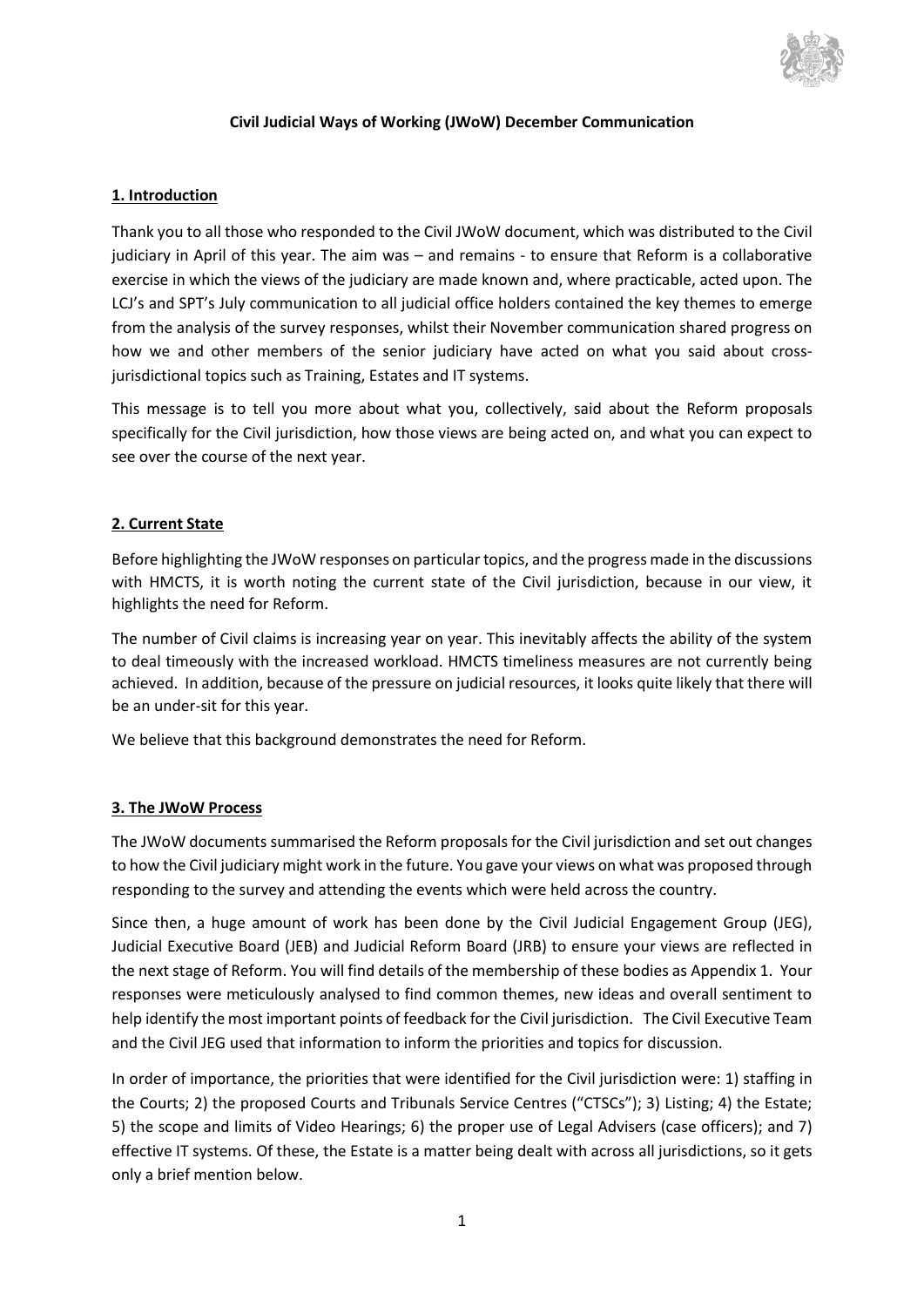

Between August and October, the senior judiciary and HMCTS have participated in a significant number of meetings. In Civil, the 'Priorities' document formed the basis of these discussions. We went through each of the 7 topics in detail to reach common positions with HMCTS on how Reform will be implemented so asto ensure that the ideas from the judiciary were properly taken into account. These positions have led to positive updates to the Reform designs, delivery plans and (in some instances) have been used to inform development of the next iteration of the Programme Business case.

### **4. Priority Topics Discussed**

### *4.1 Priorities 1, 2 and 3: Staffing, CTSCs and Listing*

As a number of you acknowledged, it is beyond doubt that reductions in staff at Courts are an integral part of HMCTS' Reform proposals. The nature and extent of those changes are not yet finalised, so – other than expressing your general thoughts about the effect on the service provided - you were not able to comment in any detail. However, following discussions centred on an illustration, using the Civil and Family Court in Bristol, which was taken as an example of how the staff reductions may operate in practice, the Civil JEG made suggestions on how the proposals could be improved to make them more workable. The proposals are being reworked by HMCTS.

You queried the effect of staff reductions on listing and, if the administration of listing is a function that is to be split between the Courts and the CTSCs, a number of you asked how that process would work in practice. You suggested that not enough Listing Officers are being identified as being required in the Courts.

There was also a wider concern about the interface between the Courts and the CTSCs. The vital work on providing detail on what functions will remain at Court, what functions will be moved to the CTSCs, what the interface will be between the two, and how that interface will work in practice, on a day-today basis is ongoing.

HMCTS have responded positively to all of these points.

They are building the model for the future staffing at Courts (including listing) and CTSCs, by reviewing the workload of all administrative tasks, to reach an estimate for required staffing levels. The business case assumptions will not be used as a 'top down' target to be met come what may. The Civil JEG will discuss staffing in the courts once the proposals are provided and will inform HMCTS of their views on the required roles and appropriate staffing levels needed to support the judiciary.

It is agreed that all Courts will be staffed to agreed minimum levels, and the staff will be carrying out agreed roles, to ensure that the judges can work effectively and efficiently.

Work is ongoing on the detailed design of the CTSCs. This will be discussed with the JEGs, to reach an agreed, effective and responsive system of communication between the CTSCs and the Courts, and a structure to deal with the handover from one to the other.

It is agreed that all Courts will have an appropriate number of Listing Officers based at the court; that those fulfilling that role will be fully supported; that any listing work performed at the CTSCs is fully integrated with the listing at the relevant Court; and everything will be designed to ensure the judges retain proper judicial control of all listing functions.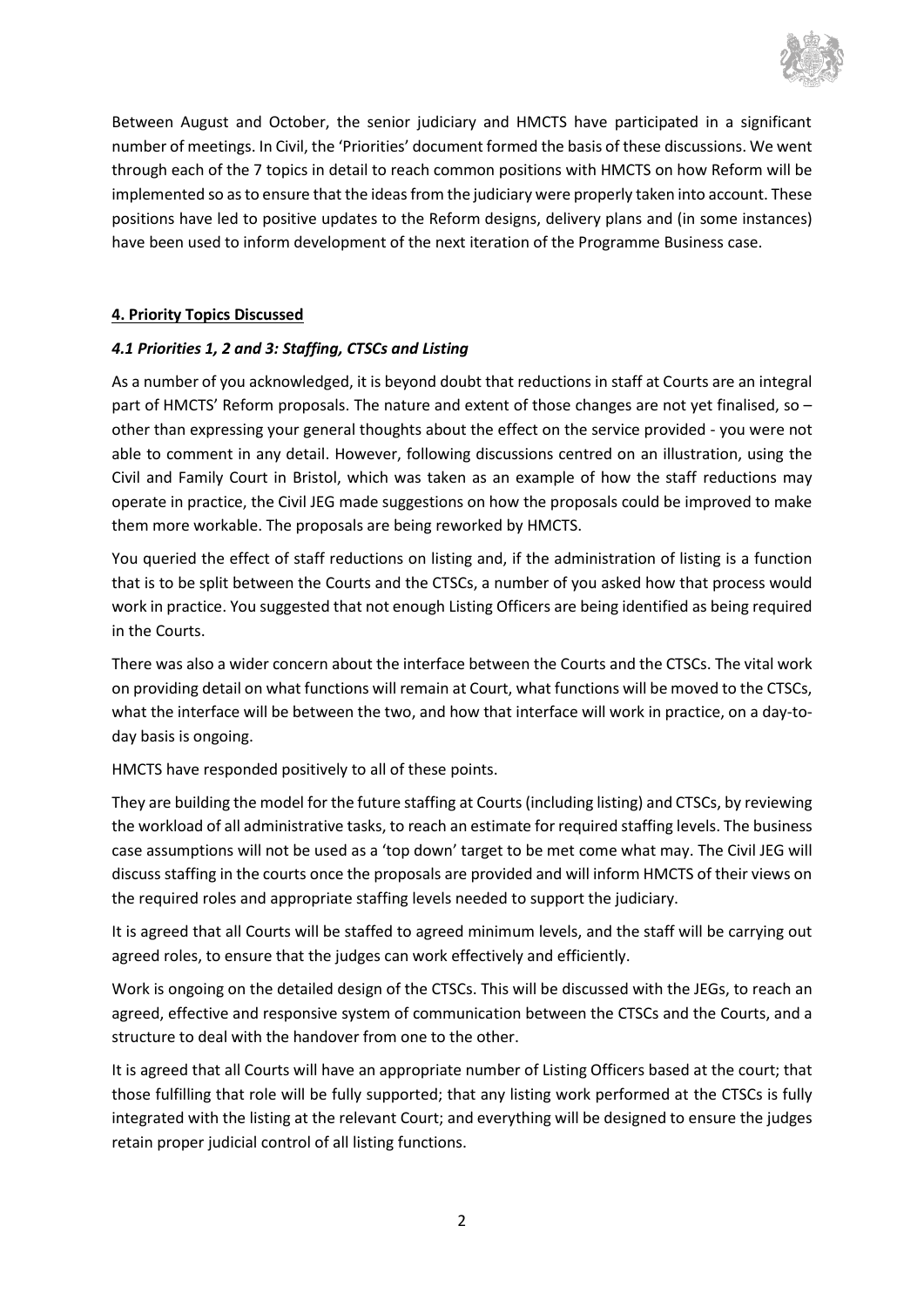

Future decisions about where listing takes place will be taken on the basis of an appraisal of the most suitable location. HMCTS will define this with the judiciary. There is no expectation that most listing work will be completed in CTSCs: it is accepted that intimate knowledge at a local level is often critical to effective listing.

It is expected that new scheduling and listing tools will support Listing Officers and make the process more efficient. Staffing decisions should be reviewed once more is known from testing about the software's capabilities and how they might evolve.

### *4.2 Priority 4: The Estate*

The Estate was a topic raised by many of you in survey responses and at events. The message this month from the LCJ and SPT explained what has been agreed about the Estate, namely that both capital and day to day maintenance budgets will be spent as they were in the last financial year.

We are acutely aware that many Civil Courts around the country are in a very poor state of repair and do not provide a proper working environment, either for you, the staff or the court users. This was a point made repeatedly in your JWoW responses. It remains a priority on our part to ensure that the existing condition of the Civil Courts is significantly improved as part of Reform.

### *4.3 Priority 5: Video Hearings*

Video Hearings was a matter on which many of you commented. A variety of concerns were raised under this general heading, including the importance of maintaining open justice, and the viability of Video Hearings in cases where there is contested evidence. One common theme was that they were being proposed in the name of cost reduction but at the risk of justice.

As to open justice, it is right to acknowledge at the outset that HMCTS agrees that all Video Hearings would have to take place in public (preferably in open court or in some other way in which the proceedings can be viewed by the public via screens). HMCTS is working, assisted by the Video Hearings judicial working group, on further proposals for this. Accordingly, everything we say below about Video Hearings is on the assumption that those hearings are, in one way or another, open and accessible to the public.

Most of you expressed the firm view that final hearings (i.e. trials involving oral evidence) are not suitable for Video Hearings. You explained that a judge needed to see the parties, to watch as well as to listen, and that meant being able to watch not just the witness but also the parties, the representatives, and the supporters in court. You also expressed concern that, if witnesses were giving contested evidence in Video Hearings, there was a greater risk that their evidence might be tampered with or manipulated, because it would not be clear who else was in the room and who else was behind the camera. You were also worried about the loss of the necessary gravitas of the proceedings; and have expressed your concerns relating to security and confidentiality of the court processes, including the ease at which they could be recorded and posted publicly on social media*.*

Many of you accepted that some kinds of hearings, particularly those involving legal representatives only (such as directions hearings, or specific interlocutory applications) are at least potentially capable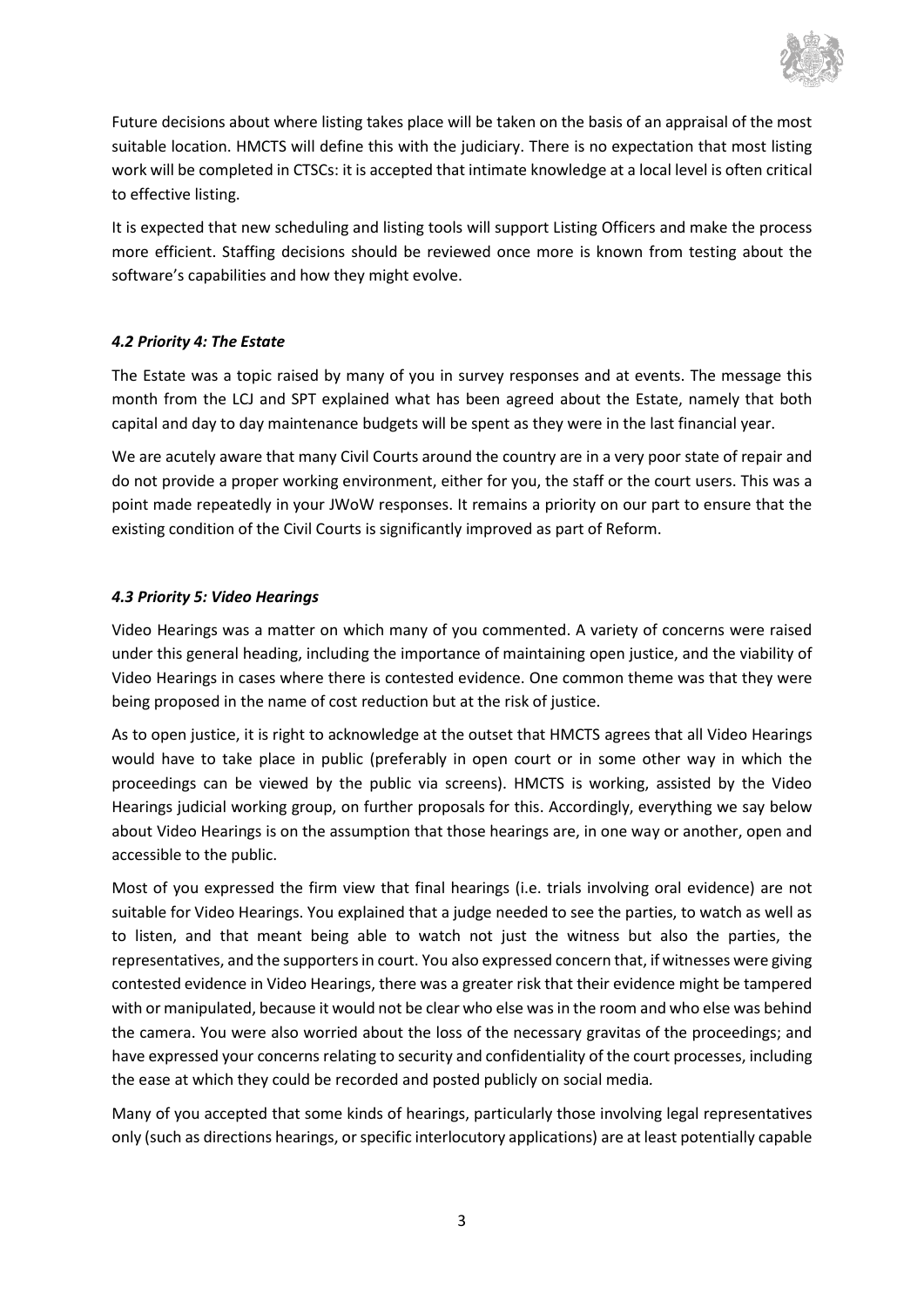

of being dealt with by way of Video Hearing. There was also some recognition of their potential benefit for vulnerable parties, and parties and witnesses who cannot travel to court*.*

Between March and July there was a small pilot in the First-Tier Tax Tribunal. This demonstrated, amongst other findings, that the technology utilised required further development: 3 out of the 8 cases could not proceed because of technical issues of one sort or another. The Tribunal judges involved in the other 5 were cautiously positive about the experiment. The litigants themselves were positive about the video hearings.

It has been agreed that the decision as to which *categories* of hearing could take place by way of Video Hearing will be for the senior judiciary (at Head of Division level). Thereafter, in an *individual case*, it will always be for the judge to decide whether a particular hearing may be conducted by way of Video Hearing.

In October, the Civil JEG discussed and approved a proposed pilot for Video Hearings in Manchester and Birmingham, limited to applications to set aside default judgments. One area for evaluation will be the impact of Video Hearings on the judge. The Tax Tribunal pilot and judicial experience of the use of video-link suggest that Video Hearings bring different physical and mental strains on judges which need to be understood and addressed.

HMCTS had made a general assumption that it will be possible to hear 25% of specified money claims up to the value of £25,000 that are contested and reach a final hearing by way of Video Hearings. There has been some questioning of that assumption and it has been revised to 10%. However, we can see that, overall, the various strands of Reform will mean that fewer cases will reach a final hearing stage: in particular, it is expected that, as a result of the OCMC project, there will be more successful mediations and more of the smallest disputes being resolved without an oral hearing.

You can be reassured that participation in Video Hearings is not being forced on anyone, and safeguards as to the process – and participation in it – are being built into the pilot (and the similar Family pilot). Much will depend on the quality of the IT and equipment. For the reasons outlined above, we are a long way from the possibility that any final hearing with contested evidence will be regarded as suitable for a Fully Video Hearing.

### *4.4 Priority 6: Case Officers/Legal Advisers*

Many of you expressed concern about the use of Case Officers/Legal Advisers within the Civil jurisdiction. There was unease about blurring the separation of powers if Legal Advisers carry out any form of judicial function.

However, others pointed out that, to a limited extent, this had already happened, through the use of Legal Advisers in the County Court Money Claims Centre ("CCMCC") at Salford to carry out more straightforward tasks (a change which pre-dated Reform). The CPRC and the Civil JEG have recorded that these modest changes, now some 4 years old, appear to have worked well. Many of you (particularly DJs) have therefore welcomed the prospect of more routine work being undertaken by Legal Advisers.

One potential source of confusion has been in the nomenclature. Since Legal Advisers exist and already have powers under the CPR, it was thought sensible to keep that name for the purposes of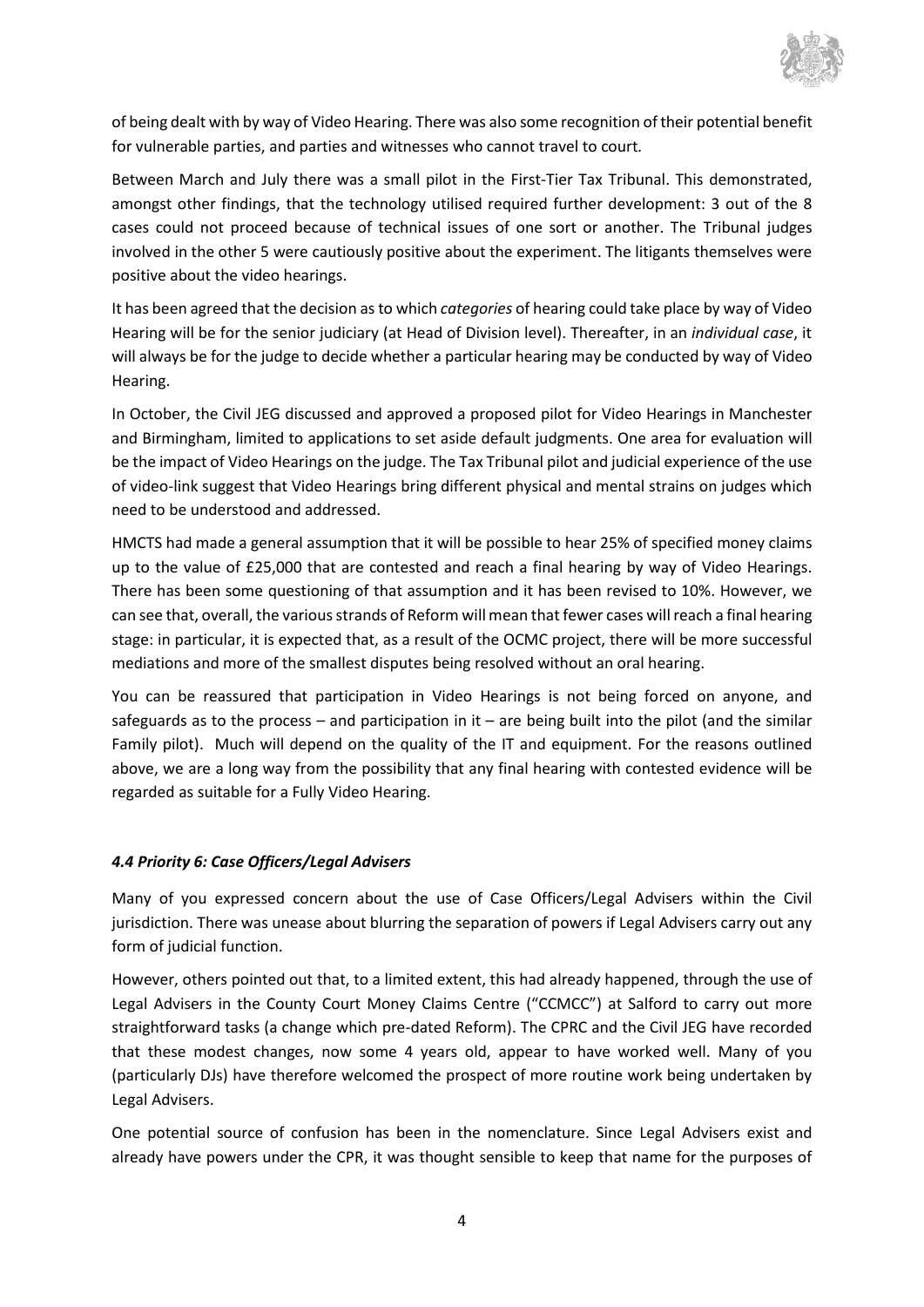

Reform, particularly as HMCTS has agreed that, within in the Civil jurisdiction, the work done by these members of staff will only be done by those with legal qualifications.

In addition, concerns were raised about the location of Legal Advisers, their training, their supervision and the proper definition of their work scope.

There is agreement that in Civil, since all 'Case Officers' will be legally qualified, they will be referred to as 'Legal Advisers'. Although there has been a very recent concern expressed about this title, it is much the best name because Legal Advisers already exist at CCMCC and HMCTS plans to add to that existing pool to undertake the new work for OCMC.

The use of Legal Advisers at the CCMCC has proved successful thus far. Although an aggrieved party has a right to a complete rehearing in front of a judge following the decision of a Legal Adviser, this remedy has been taken up in just a handful of cases. We think the success of the role so far has been due to the training that has been provided and the careful and cautious accretion of powers, approved in stages by the CPRC. The most recent expansion occurred in the summer of 2018.

In October, the JEG has approved a 'Test' relating to the work of Legal Advisers within OCMC. Since that is itself a pilot, it is a good place to test out what work can be done by Legal Advisers and the inter-relationship between the Legal Adviser and the judge. Amongst other things, within OCMC, the pilot will give Legal Advisers the power to give directions in any claim for up to £300. Again, that is subject to an automatic right of reconsideration by a judge.

Work remains to be done on co-location and management. HMCTS will continue to develop its proposals in conjunction with the Civil judiciary. The legislation currently going through Parliament may provide this clarity. The extent to which the use of Legal Advisers in the Civil jurisdiction will lead to any judicial savings remains to be discussed and agreed: some savings will plainly result (indeed, they have already begun) but they may be modest.

It is agreed that there needs to be investment in recruitment and retention of Legal Advisers, and in their training. The role will continue to need high quality staff capable of carrying out the work which they are authorised to do. Once trained, it is anticipated that they will be co-located with judges: indeed, they will often be working with judges on particular cases or types of case, and therefore colocation will be important.

### *4.5 Priority 7: Effective Digitised Systems*

You have questioned whether delivery of the necessary IT is achievable.

'Common Components' will support the IT infrastructure for use across Civil, Family and Tribunals jurisdictions (CFT) to ensure digital case progression and judicial case management and to reduce the amount of paper and paper files used. This system is also intended to support paperless hearings for appropriate cases. You told us that your principal reservations on technology are the reliability of new IT systems and the need for them to be user-friendly. You felt strongly that the new system must enhance current ways of working.

The trenchant view, shared by many, was that IT of sufficient quality, and the provision of proper training was vital to the success of reform.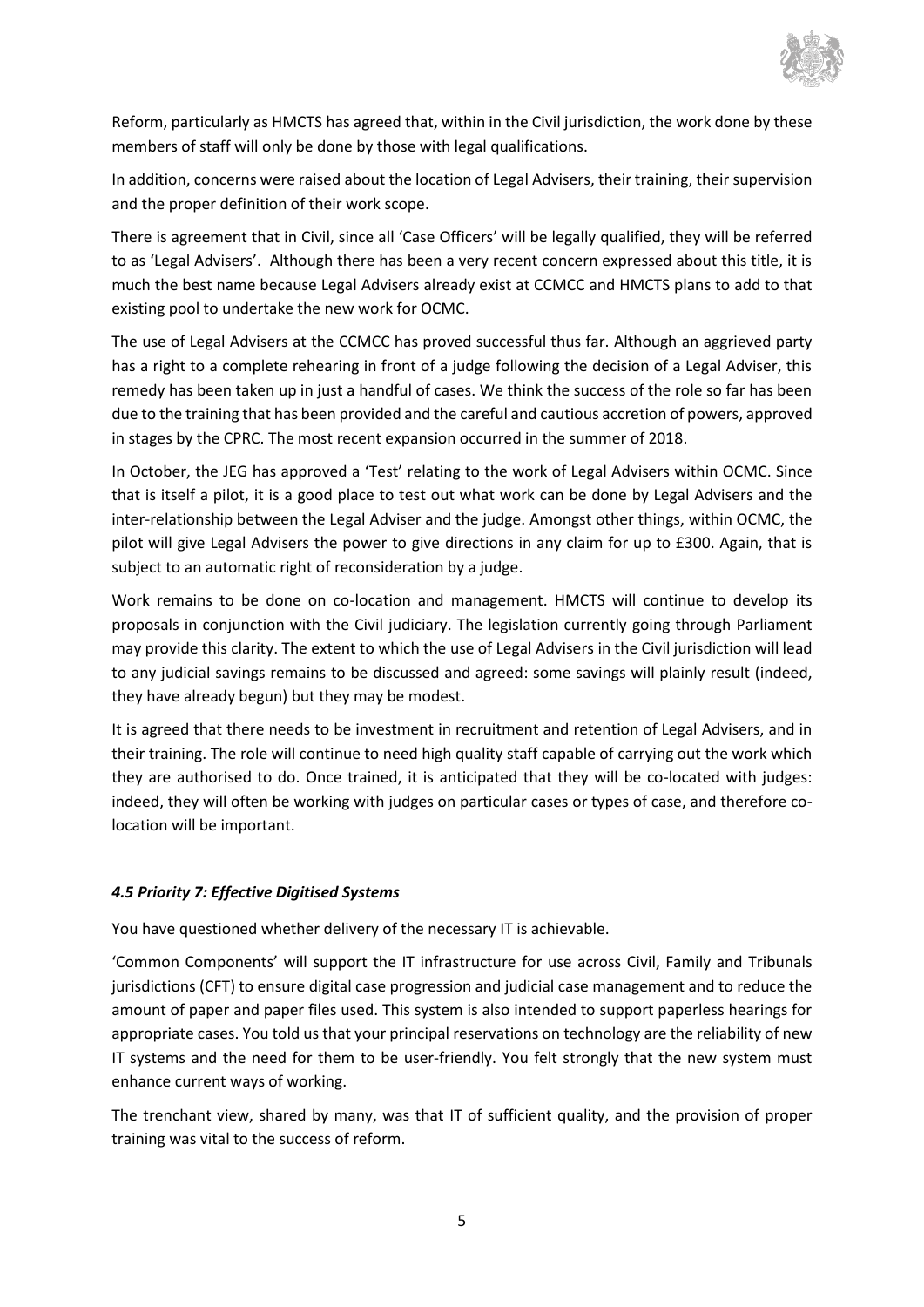

We agree that IT that is fit for its purpose is an essential element of Reform. An effective digitised system promises a major improvement to how judges are supported in the Civil jurisdiction. Any future system will learn from similar implementations, such as the use of CE File in the Rolls Building and DCS in the Crown Court. The judiciary will continue to be closely engaged in the development and testing of the Common Components (including the Judicial User Interface). It is expected that this will lead to a much better system than CE File.

The current programme business case contains an assumption that better technology will generate a 10% efficiency saving across much Civil work. It is agreed that this is a broad assumption to which many parts of Reform will contribute. How far it is achievable will need continued attention and measurement.

In their November communication, the LCJ and SPT made clear that HMCTS has committed to providing robust, fit for purpose technology designed with judicial input. Suggested system functionalities have since been accepted by HMCTS, please see Appendix 2. As requested by many of you, judges will be able to guide the design of the Common Components through the Judicial User Interface Group. For the identification of the members of this, and other Reform Groups associated with the Civil jurisdiction, please see Appendix 3. Additionally, judges will be closely involved in the testing of the Common Components. The Civil judiciary (and indeed those in the Family and Tribunal jurisdictions) will be able to benefit from the time savings associated with a robust and fit for purpose digital system which has been designed to their needs.

There has been some confusion about what HMCTS mean by 'Assisted Digital.' In our discussions with HMCTS, it has been used to mean the assistance to be provided to both those with some digital competence *and* those with none. An important element of Reform is to create a digitised Civil jurisdiction, so a denial of digital assistance to those without the necessary equipment or skills of their own would be a denial of access to justice.

### **5. The Next Year**

Much remains to be done. HMCTS updates the business case for Reform on a regular basis, in the course of which they revisit the assumptions made on the Programme. HMCTS is currently developing the latest iteration to reflect these changes in Programme Business Case 5 (PBC5), to be agreed with HM Treasury.

The pace at which Reform is implemented is expected to increase over the coming year. You will continue to see the progression of OCMC and the start of the new Enforcement projects over the next 12 months. More significantly perhaps, there will be ongoing work in several cross-jurisdictional projects noted above, including CTSCs, Courts, Scheduling & Listing and Video Hearings.

Your input into the design of specific projects and their testing, through working groups, and your involvement of training development via the Judicial College, will be critical. There will be further communications to the Civil judiciary on these changes. At the Civil JEG meeting in December, how best to engage further with you was discussed.

### **6. Conclusion**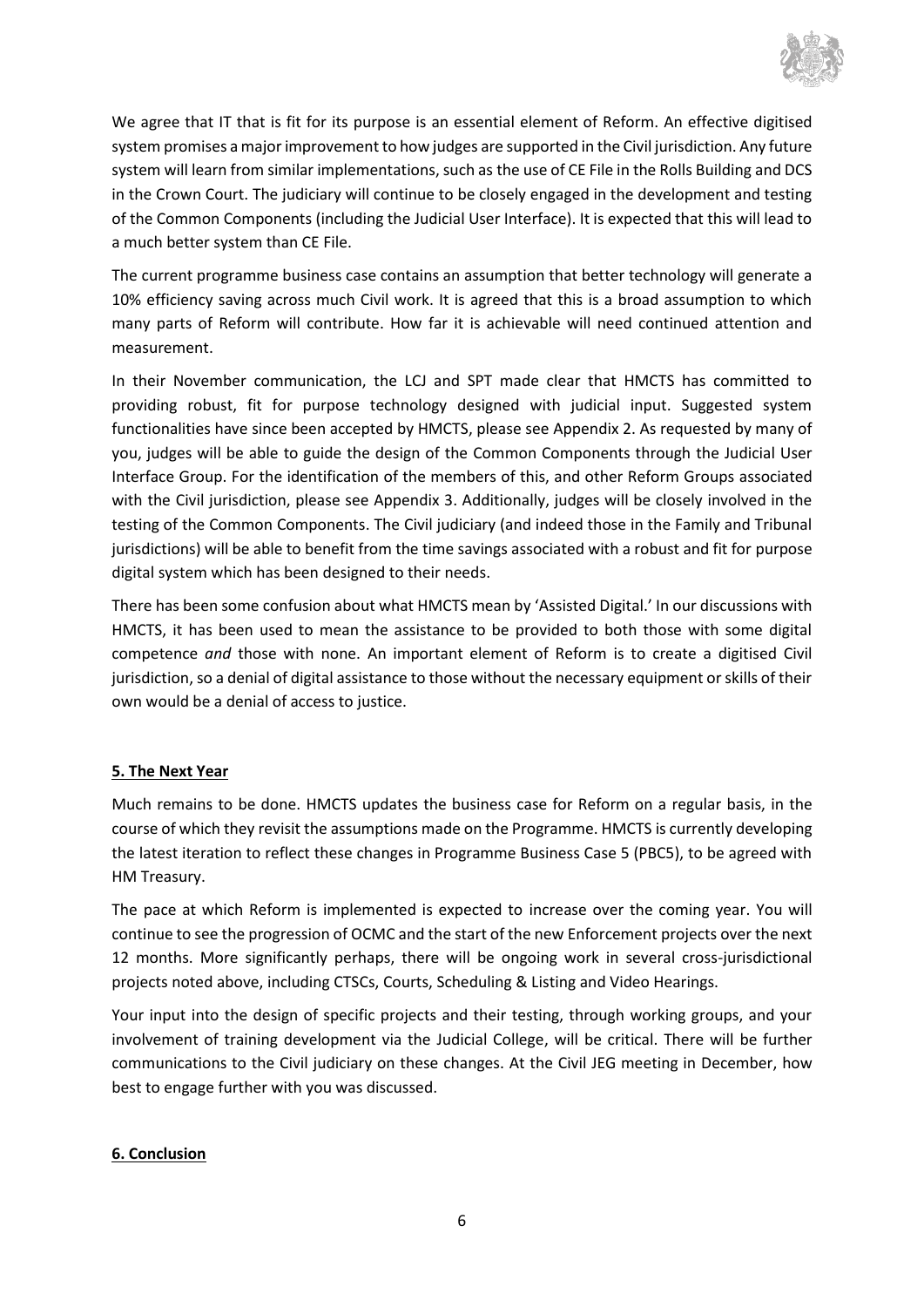

Reform will only succeed with the continued input of judges' knowledge and experience. The efforts of the Civil judiciary involved in Reform are greatly appreciated. You are asked to continue putting any issues forward to any of the judges who are listed in the appendices to this communication who can then feed the points into their respective working groups.

We want to give you our assurances that we are working hard to reflect the Civil judicial views in our discussions and deliberations, so as to maintain the immutable principles of Civil justice. With the increasing workloads in the Civil courts, and heavier demands upon you all, it is crucial that reformed systems work effectively and reliably. That is our objective, and it is shared by HMCTS.

With Very Best Wishes,

Sir Terence Etherton, Master of the Rolls Lord Justice Coulson, Deputy Head of Civil Justice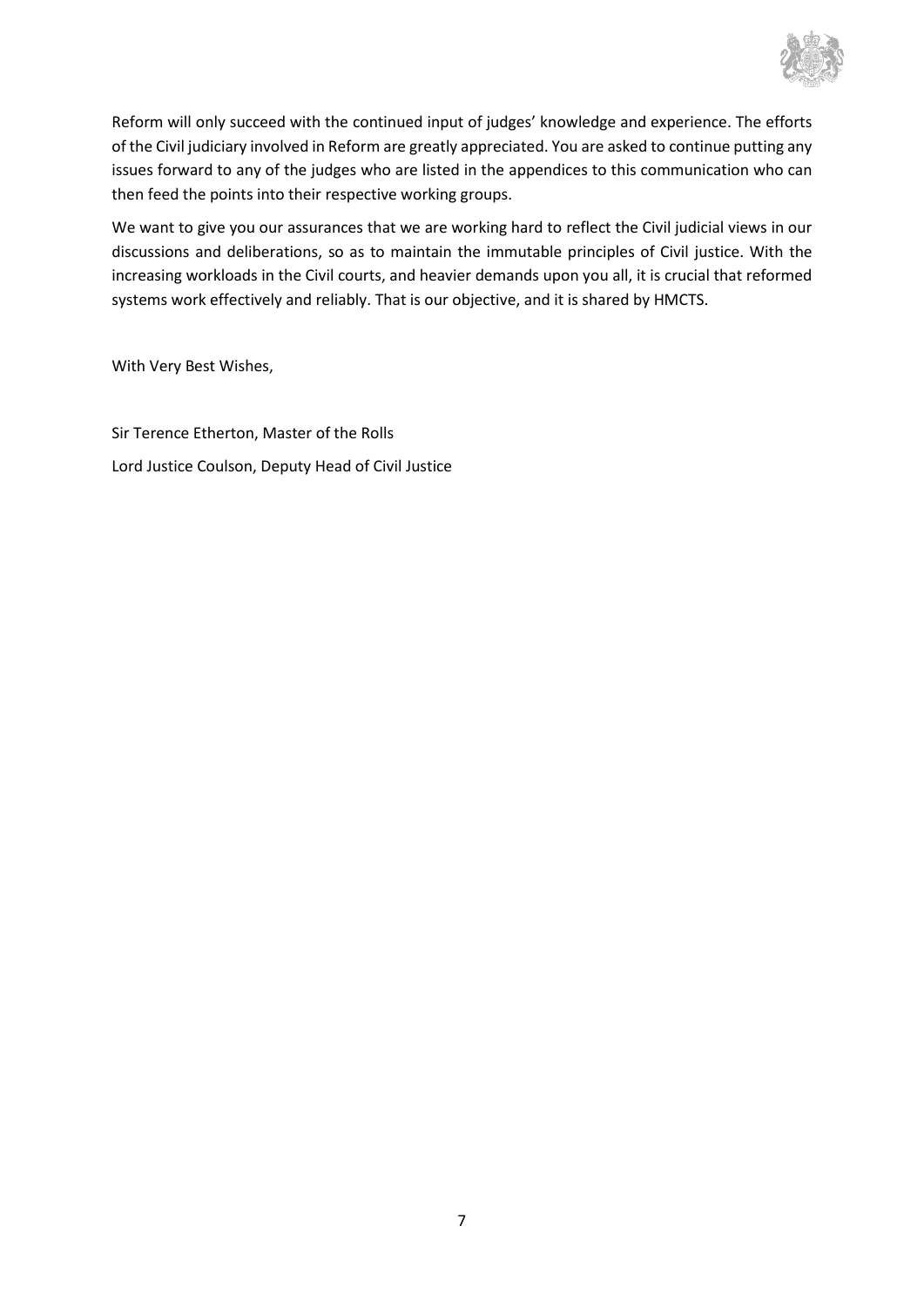

# **Appendix 1**

# Membership Bodies

| <b>Body</b>                              | <b>Members</b>                      |
|------------------------------------------|-------------------------------------|
| Civil Judicial Engagement<br>Group (JEG) | Deputy Head of Civil Justice, Civil |
|                                          | <b>JEG Chair</b>                    |
|                                          | <b>Birss J</b>                      |
|                                          | Simler J                            |
|                                          | Yip J                               |
|                                          | <b>Bird HHJ</b>                     |
|                                          | Cotter HHJ                          |
|                                          | Godsmark HHJ                        |
|                                          | Klein HHJ                           |
|                                          | <b>Baldwin DJ</b>                   |
|                                          | Hovington DJ                        |
|                                          | Jenkins DJ                          |
|                                          | Langley DJ                          |
|                                          | Middleton DJ                        |
|                                          | Phillips DJ                         |
|                                          | <b>Bird HHJ</b>                     |
|                                          | Coulson LJ                          |
| Civil Executive Team                     | Jenkins DJ                          |
|                                          | Simler J                            |
|                                          | Lord Chief Justice, JEB Chair       |
|                                          | Master of the Rolls                 |
|                                          | President of the Queen's Bench      |
| <b>Judicial Executive Board</b><br>(JEB) | <b>Division</b>                     |
|                                          | President of the Family Division    |
|                                          | Chancellor of the High Court        |
|                                          | Vice-President of the Court of      |
|                                          | Appeal (Criminal Division)          |
|                                          | Chair of the Judicial College       |
|                                          | Senior President of Tribunals       |
|                                          | Senior Presiding Judge              |
|                                          | Vice-President of the Queen's       |
|                                          | <b>Bench Division</b>               |
|                                          | Deputy Senior Presiding Judge       |
|                                          | Chief Executive of the Judicial     |
|                                          | Office                              |
| Judicial Reform Board (JRB)              | Senior President of Tribunals       |
|                                          | Deputy Senior Presiding Judge       |
|                                          | Jenkins DJ                          |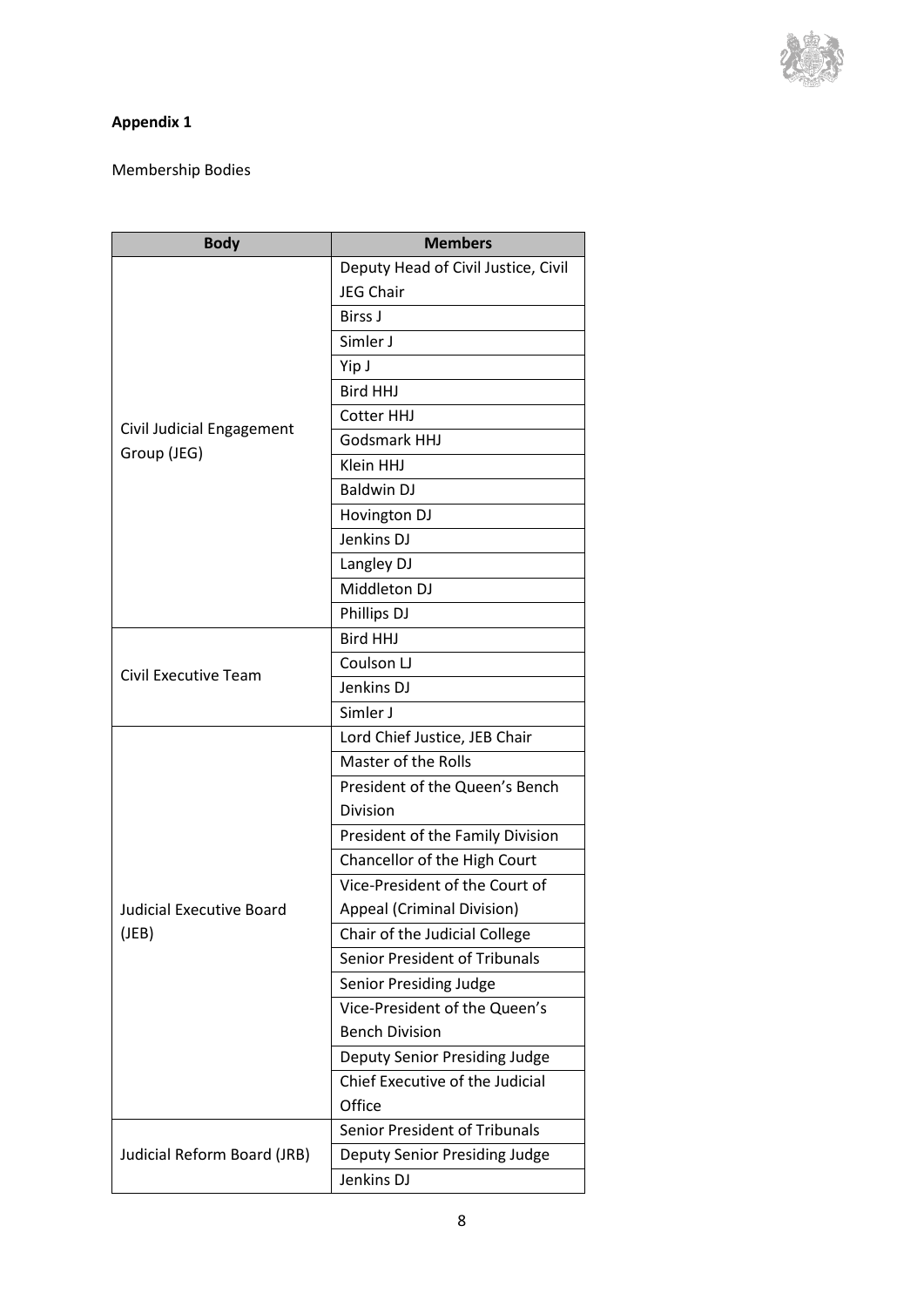

| <b>Body</b>                              | <b>Members</b>                    |
|------------------------------------------|-----------------------------------|
| Judicial Reform Board-<br>Courts (JRB-C) | Deputy Senior Presiding Judge     |
|                                          | Deputy Head of Civil Justice      |
|                                          | Cobb J                            |
|                                          | Jenkins DJ                        |
| <b>Judicial Reform Steering</b><br>Group | Arbuthnot SDJ (MC)                |
|                                          | Cobb J                            |
|                                          | Deputy Head of Civil Justice      |
|                                          | Jenkins DJ                        |
|                                          | King JP                           |
|                                          | Norris J                          |
|                                          | Robinson DJ (MC)                  |
|                                          | Senior President of Tribunals     |
|                                          | <b>Chamber President Sycamore</b> |
|                                          | Deputy Senior Presiding Judge     |
| <b>Judicial Ways of Working</b><br>Group | Arbuthnot SDJ (MC)                |
|                                          | <b>Bird HHJ</b>                   |
|                                          | Davis DJ                          |
|                                          | Earl HHJ                          |
|                                          | Gray UTJ                          |
|                                          | Jenkins DJ                        |
|                                          | King JP                           |
|                                          | Norris J                          |
|                                          | Sapnara HHJ                       |
|                                          | Simler J                          |
|                                          | <b>Chamber President Sycamore</b> |
|                                          | Deputy Senior Presiding Judge     |
|                                          | <b>Worster HHJ</b>                |
|                                          | Zucker RJ                         |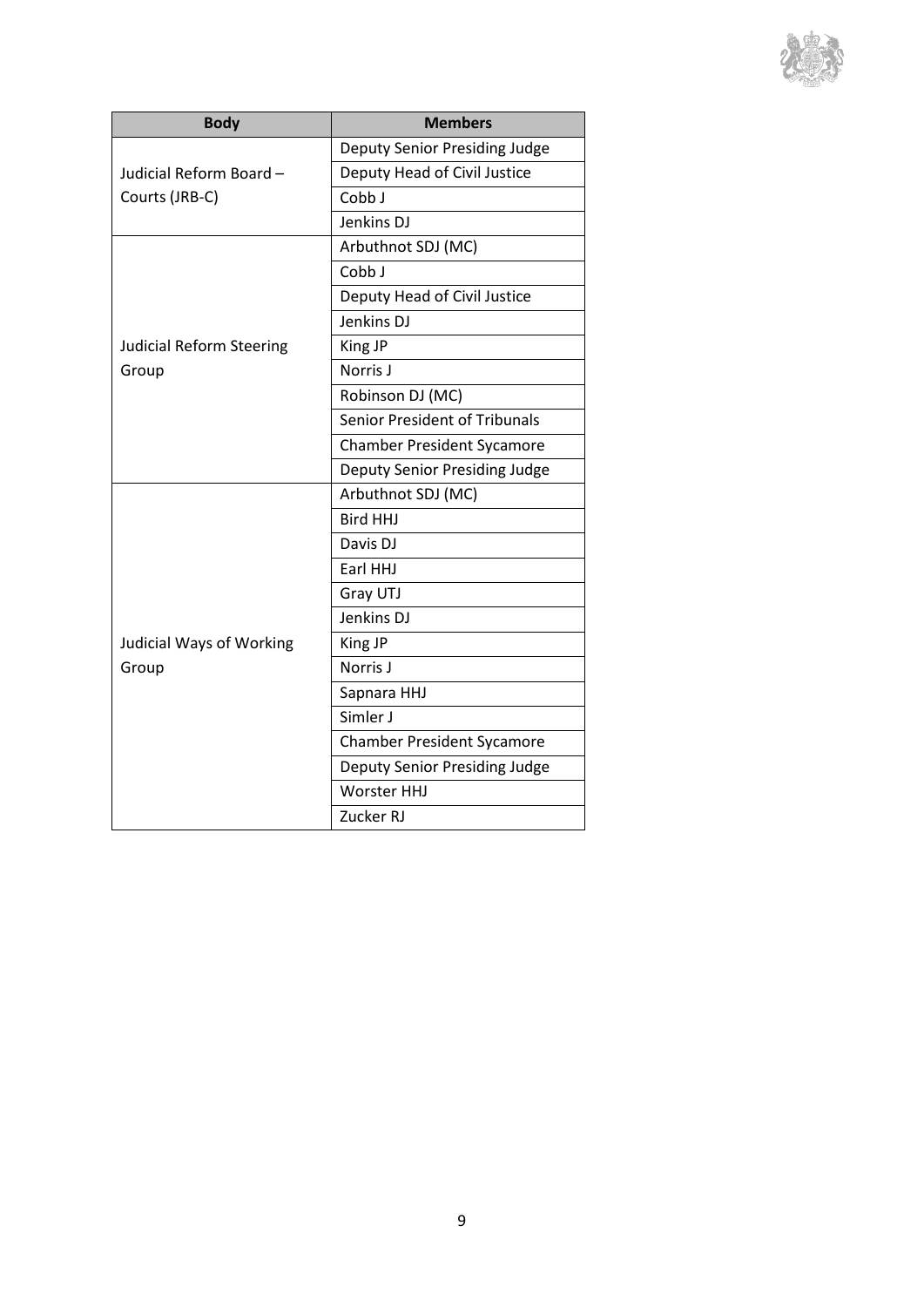

### **Appendix 2**

The Judicial User Interface should be able to carry out the following functions:

- Remote access;
- Indexing functionality and information to aid document filing;
- Search;
- Note-taking, highlighting, cutting, and pasting (editable PDF if PDF is the file format);
- Allowing for multiple documents to be opened simultaneously;
- Allowing for early accessibility for allocated parties;
- Allowing for the adding or subtracting of documents without altering the established pagination;
- Access to court calendars via icons;
- Date and directions functionality;
- Alerts / notification systems;
- Consistent pagination for all parties to ensure the smooth-running of referring a witness to a document;
- Case summary; and
- Miscellaneous categorisation for papers that do not fit elsewhere.